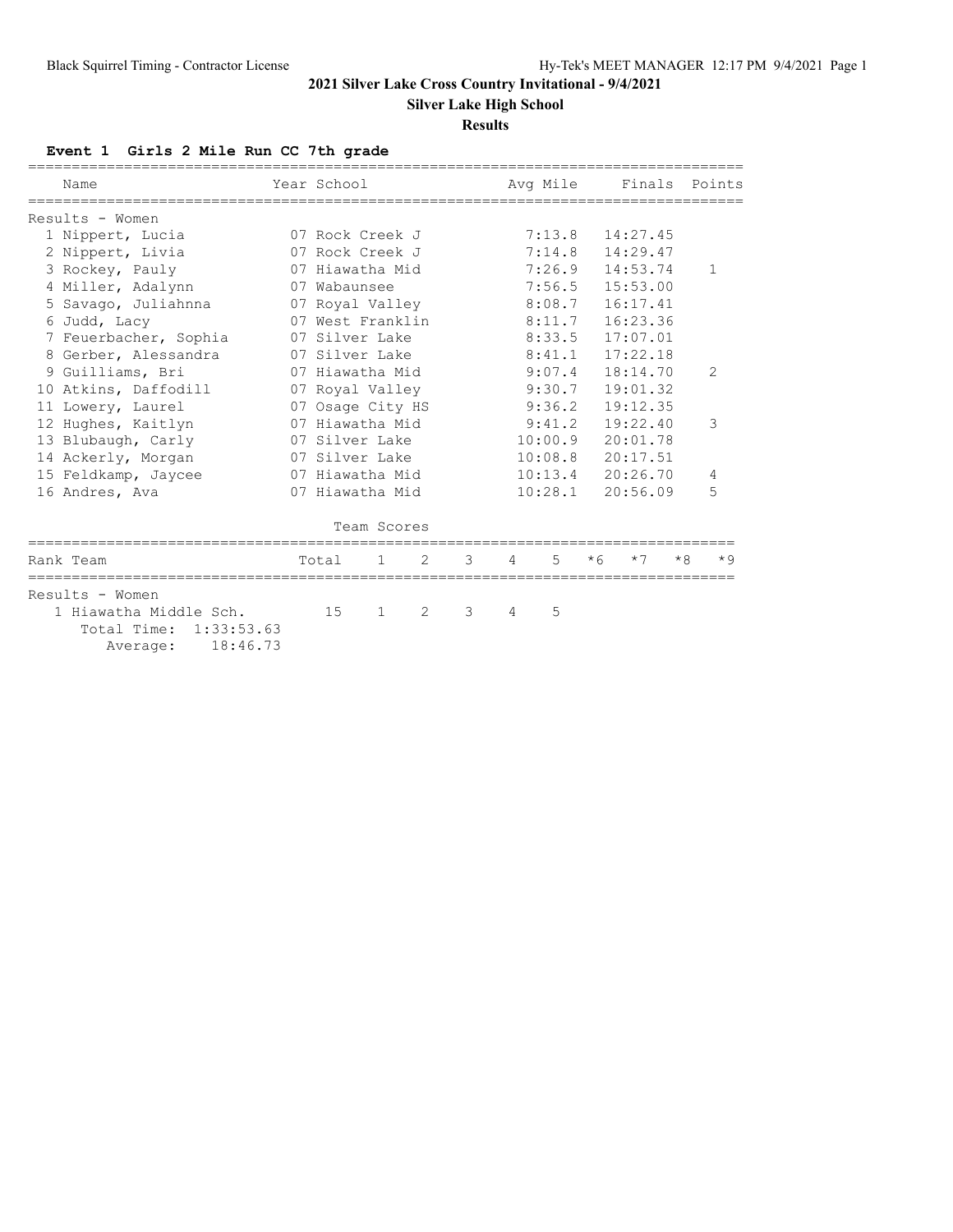**Silver Lake High School**

#### **Results**

# **Event 2 Boys 2 Mile Run CC 7th grade**

| Name                                                         |          | Year School      |                  |                |   |        | Ava Mile |      |          |      | Finals Points |  |
|--------------------------------------------------------------|----------|------------------|------------------|----------------|---|--------|----------|------|----------|------|---------------|--|
| Results - Men                                                |          |                  |                  |                |   |        |          |      |          |      |               |  |
| 1 Hunter, Aiden                                              |          |                  | 07 Rock Creek J  |                |   |        | 6:49.0   |      | 13:37.96 |      | $\mathbf{1}$  |  |
| 2 Nelson, Dylan                                              |          |                  | 07 Rock Creek J  |                |   |        | 6:56.3   |      | 13:52.53 |      | $\mathcal{P}$ |  |
| 3 Rooks, Hunter                                              |          |                  | 07 Silver Lake   |                |   |        | 7:07.7   |      | 14:15.22 |      |               |  |
| 4 Wurdeman, Mason                                            |          |                  | 07 Osage City HS |                |   |        | 7:49.5   |      | 15:39.02 |      |               |  |
| 5 Russell, Corbin                                            |          | 07 Wabaunsee     |                  |                |   |        | 8:07.8   |      | 16:15.49 |      |               |  |
| 6 McComb, Cooper                                             |          |                  | 07 Rock Creek J  |                |   |        | 8:25.8   |      | 16:51.55 |      |               |  |
| 7 Ruch, Zander                                               |          |                  | 07 Hiawatha Mid  |                |   |        | 8:34.3   |      | 17:08.46 |      |               |  |
| 8 McCormick, Kurtis                                          |          | 07 West Franklin |                  |                |   |        | 8:36.2   |      | 17:12.36 |      |               |  |
| 9 Bortnick, Nathan                                           |          | 07 Rock Creek J  |                  |                |   |        | 8:36.3   |      | 17:12.43 |      | 4             |  |
| 10 Sink, Teagan                                              |          | 07 West Franklin |                  |                |   |        | 8:36.8   |      | 17:13.43 |      |               |  |
| 11 Liebsch, Tyler                                            |          | 07 Rock Creek J  |                  |                |   |        | 9:06.1   |      | 18:12.13 |      | 5             |  |
| 12 Ferrer, Julian                                            |          |                  | 07 Osage City HS |                |   |        | 9:43.9   |      | 19:27.69 |      |               |  |
| 13 Holcomb, Eli                                              |          |                  | 07 Royal Valley  |                |   |        | 9:47.1   |      | 19:34.12 |      |               |  |
| 14 Leis, Kyson                                               |          |                  | 07 Royal Valley  |                |   |        | 9:48.7   |      | 19:37.26 |      |               |  |
| 15 Aller, Bradford                                           |          |                  | 07 Hiawatha Mid  |                |   | 9:49.7 |          |      | 19:39.28 |      |               |  |
| 16 Blocker, David                                            |          |                  | 07 Rock Creek J  |                |   |        | 10:06.8  |      | 20:13.43 |      | 6             |  |
| 17 Sanchez, Optahgee                                         |          |                  | 07 Royal Valley  |                |   |        | 10:32.9  |      | 21:05.76 |      |               |  |
|                                                              |          |                  | Team Scores      |                |   |        |          |      |          |      |               |  |
| Rank Team                                                    |          | Total            | $\mathbf{1}$     | $\mathfrak{D}$ | 3 | 4      | 5        | $*6$ | $*7$     | $*R$ | $*9$          |  |
| Results - Men                                                |          |                  |                  |                |   |        |          |      |          |      |               |  |
| 1 Rock Creek Junior Hi<br>Total Time: 1:19:46.60<br>Average: | 15:57.32 | 15               | $\mathbf{1}$     | 2              | 3 | 4      | 5        | 6    |          |      |               |  |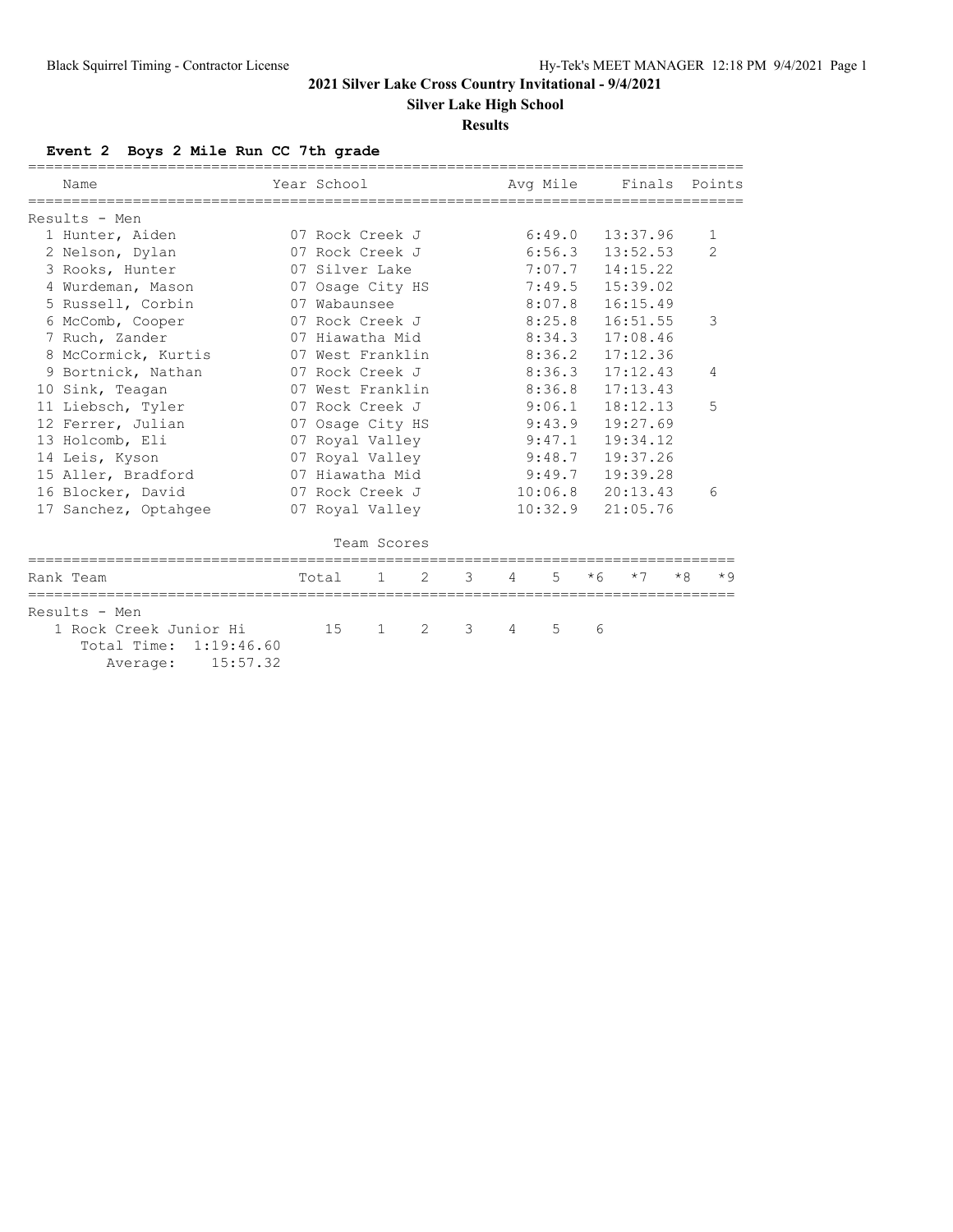**Silver Lake High School**

#### **Results**

# **Event 3 Girls 2 Mile Run CC 8th grade**

| Name                                                              | Year School      |                  |                |   |        | Ava Mile |          | Finals   |      | Points        |  |
|-------------------------------------------------------------------|------------------|------------------|----------------|---|--------|----------|----------|----------|------|---------------|--|
| Results - Women                                                   |                  |                  |                |   |        |          |          |          |      |               |  |
| 1 Speece, Emory                                                   |                  | 08 Osage City HS |                |   |        | 6:19.4   |          | 12:38.78 |      | $\mathbf{1}$  |  |
| 2 Bosse, Jaiton                                                   |                  | 08 Osage City HS |                |   |        | 6:51.1   |          | 13:42.06 |      | $\mathcal{P}$ |  |
| 3 Podlena, Kylie                                                  |                  | 08 Silver Lake   |                |   |        | 7:06.1   |          | 14:12.22 |      |               |  |
| 4 Forgy, Ashtynn                                                  |                  | 08 Silver Lake   |                |   |        | 7:36.7   |          | 15:13.26 |      |               |  |
| 5 Lefferd, Addilyn                                                |                  | 08 Royal Valley  |                |   |        | 7:38.4   |          | 15:16.67 |      |               |  |
| 6 Pitts, Peyton                                                   |                  | 08 Osage City HS |                |   |        | 7:44.5   |          | 15:28.99 |      | 3             |  |
| 7 Lierz, Laura                                                    |                  | 08 Hiawatha Mid  |                |   |        | 8:01.5   | 16:02.93 |          |      |               |  |
| 8 Meek, Dally                                                     |                  | 08 Osage City HS |                |   |        | 8:08.1   |          | 16:16.19 |      | 4             |  |
| 9 McCormick, Kara                                                 | 08 West Franklin |                  |                |   |        | 8:08.3   | 16:16.48 |          |      |               |  |
| 10 Ackerly, Breanna                                               | 08 Silver Lake   |                  |                |   |        | 8:22.8   |          | 16:45.57 |      |               |  |
| 11 Patterson, Malorie                                             | 08 Osage City HS |                  |                |   |        | 8:23.0   |          | 16:45.92 |      | 5             |  |
| 12 McGrew, Natalie                                                | 08 Hiawatha Mid  |                  |                |   |        | 9:04.9   |          | 18:09.63 |      |               |  |
| 13 Crabtree, Mya                                                  |                  | 08 West Franklin |                |   | 9:19.5 |          |          | 18:38.84 |      |               |  |
| 14 Lake, Sarah                                                    |                  | 08 Royal Valley  |                |   | 9:30.8 |          |          | 19:01.51 |      |               |  |
| 15 VanPersum, Autumn                                              |                  | 08 Hiawatha Mid  |                |   | 9:42.3 |          |          | 19:24.43 |      |               |  |
| 16 Dolisi, Shae                                                   |                  | 08 Hiawatha Mid  |                |   |        | 10:48.6  |          | 21:37.10 |      |               |  |
| 17 Lowery, Sarah                                                  |                  | 08 Osage City HS |                |   |        | 12:44.7  |          | 25:29.34 |      | 6             |  |
|                                                                   |                  | Team Scores      |                |   |        |          |          |          |      |               |  |
| Rank Team                                                         | Total            | 1.               | $\mathfrak{D}$ | 3 | 4      | 5        | $*6$     | $*7$     | $*R$ | $*9$          |  |
| Results - Women                                                   |                  |                  |                |   |        |          |          |          |      |               |  |
| 1 Osage City HS<br>Total Time: 1:14:51.94<br>14:58.39<br>Average: | 15               | $\mathbf{1}$     | 2              | 3 | 4      | 5        | 6        |          |      |               |  |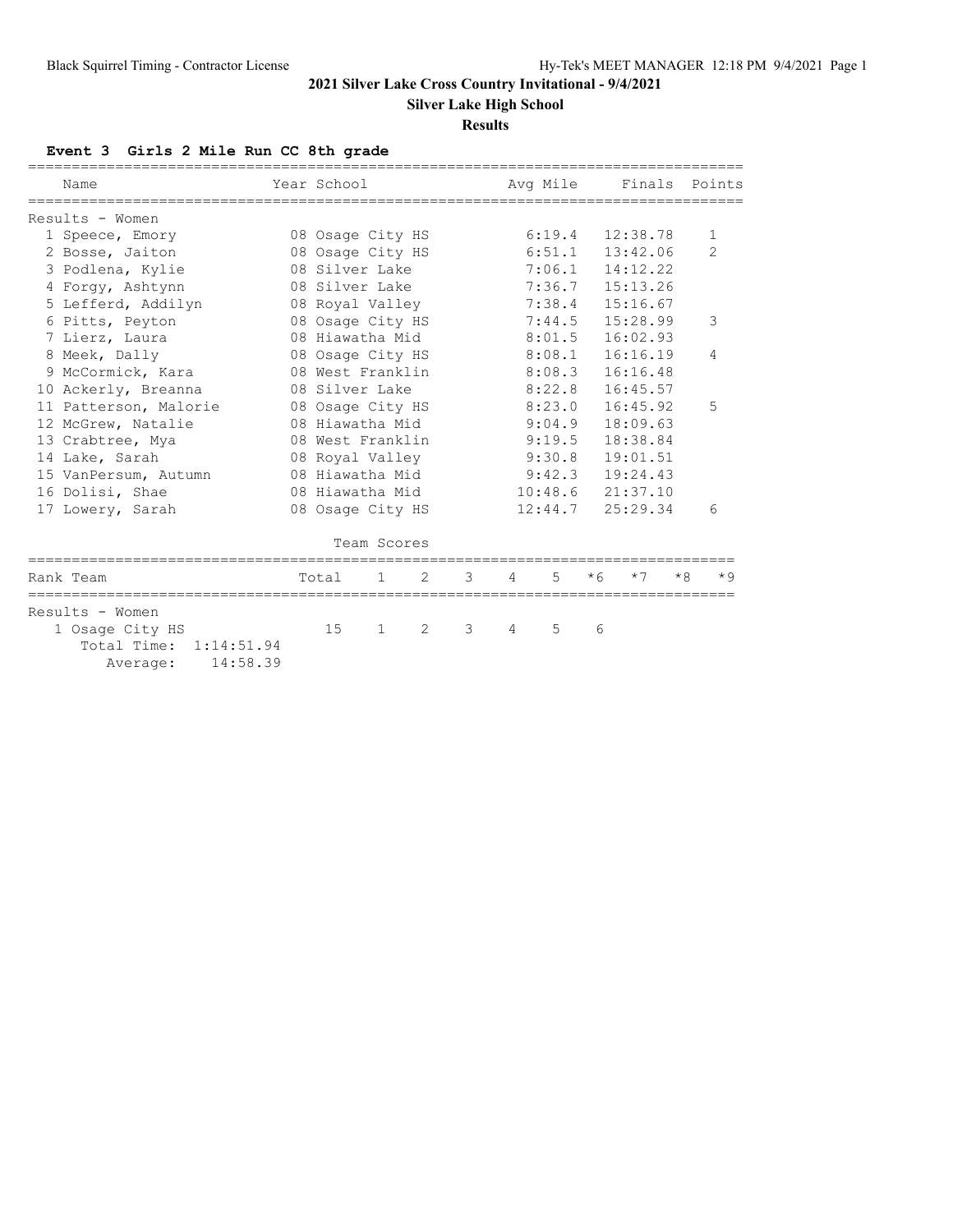**Silver Lake High School**

#### **Results**

#### **Event 4 Boys 2 Mile Run CC 8th grade**

 Total Time: 1:15:23.43 Average: 15:04.69<br>2 Osage City HS

 Total Time: 1:17:47.18 Average: 15:33.44

| Name                                                                                                                                                                                                                                                                                              | Year School      |                |               |   |   | Ava Mile |      |          |      | Finals Points  |
|---------------------------------------------------------------------------------------------------------------------------------------------------------------------------------------------------------------------------------------------------------------------------------------------------|------------------|----------------|---------------|---|---|----------|------|----------|------|----------------|
| Results - Men                                                                                                                                                                                                                                                                                     |                  |                |               |   |   |          |      |          |      |                |
| 1 Petitjean, Landon                                                                                                                                                                                                                                                                               | 08 Osage City HS |                |               |   |   | 6:43.3   |      | 13:26.47 |      | $\mathbf{1}$   |
| 2 Bohlen, Simeon                                                                                                                                                                                                                                                                                  | 08 Rock Creek J  |                |               |   |   | 6:56.3   |      | 13:52.52 |      | $\overline{2}$ |
| 3 Heier, Joel                                                                                                                                                                                                                                                                                     | 08 Silver Lake   |                |               |   |   | 6:56.8   |      | 13:53.55 |      |                |
| 4 Berggren, Mason                                                                                                                                                                                                                                                                                 | 08 Rock Creek J  |                |               |   |   | 7:09.3   |      | 14:18.56 |      | 3              |
| 5 Tonsor, Ethan                                                                                                                                                                                                                                                                                   | 08 Rock Creek J  |                |               |   |   | 7:11.8   |      | 14:23.55 |      | 4              |
| 6 Rodenbaugh, Zach                                                                                                                                                                                                                                                                                | 08 Silver Lake   |                |               |   |   | 7:18.0   |      | 14:36.00 |      |                |
| 7 Vaughn, Holden                                                                                                                                                                                                                                                                                  | 08 Osage City HS |                |               |   |   | 7:19.5   |      | 14:38.87 |      | 5              |
| 8 Henderson, Josh                                                                                                                                                                                                                                                                                 | 08 St. Marys     |                |               |   |   | 7:25.1   |      | 14:50.15 |      |                |
| 9 Bailey, Harrison                                                                                                                                                                                                                                                                                | 08 Osage City HS |                |               |   |   | 7:26.4   |      | 14:52.78 |      | 6              |
| 10 Jensen, Corbyn                                                                                                                                                                                                                                                                                 | 08 Rock Creek J  |                |               |   |   | 8:06.7   |      | 16:13.26 |      | 7              |
| 11 Gray, Ethan                                                                                                                                                                                                                                                                                    | 08 Rock Creek J  |                |               |   |   | 8:17.8   |      | 16:35.54 |      | 8              |
| 12 Thompson, Brody                                                                                                                                                                                                                                                                                | 08 Osage City HS |                |               |   |   | 8:19.1   |      | 16:38.17 |      | 9              |
| 13 Geisendorf, Eli                                                                                                                                                                                                                                                                                | 08 Hiawatha Mid  |                |               |   |   | 8:23.0   |      | 16:45.98 |      |                |
| 14 Link, Abe                                                                                                                                                                                                                                                                                      | 08 West Franklin |                |               |   |   | 8:26.5   |      | 16:52.96 |      |                |
| 15 Young, John                                                                                                                                                                                                                                                                                    | 08 Royal Valley  |                |               |   |   | 8:36.9   |      | 17:13.79 |      |                |
| 16 Kahle, Adam                                                                                                                                                                                                                                                                                    | 08 Royal Valley  |                |               |   |   | 8:40.5   |      | 17:20.90 |      |                |
| 17 Karns, Isaak                                                                                                                                                                                                                                                                                   | 08 Osage City HS |                |               |   |   | 9:05.5   |      | 18:10.89 |      | 10             |
| 18 Link, Bryce                                                                                                                                                                                                                                                                                    | 08 West Franklin |                |               |   |   | 9:22.5   |      | 18:44.88 |      |                |
| 19 Smith, Jeven                                                                                                                                                                                                                                                                                   | 08 Royal Valley  |                |               |   |   | 9:28.0   |      | 18:55.90 |      |                |
| 20 Link, Coy                                                                                                                                                                                                                                                                                      | 08 West Franklin |                |               |   |   | 9:28.9   |      | 18:57.78 |      |                |
| 21 Rumold, Roenan                                                                                                                                                                                                                                                                                 | 08 Osage City HS |                |               |   |   | 9:44.6   |      | 19:29.07 |      | 11             |
| 22 Jewell, Garrett                                                                                                                                                                                                                                                                                | 08 Royal Valley  |                |               |   |   | 17:02.3  |      | 34:04.43 |      |                |
|                                                                                                                                                                                                                                                                                                   |                  | Team Scores    |               |   |   |          |      |          |      |                |
| Rank Team                                                                                                                                                                                                                                                                                         | Total            | $\mathbf{1}$   | $\mathcal{L}$ | 3 | 4 | 5        | $*6$ | $*7$     | $*8$ | $*9$           |
| Results - Men                                                                                                                                                                                                                                                                                     |                  |                |               |   |   |          |      |          |      |                |
| 1 Rock Creek Junior Hi<br>$m_{0} + 1$ $m_{0} + 2$ $m_{1} + 3$ $m_{1} + 1$ $m_{1} + 2$ $m_{1} + 2$ $m_{1} + 2$ $m_{1} + 2$ $m_{1} + 2$ $m_{1} + 2$ $m_{1} + 2$ $m_{1} + 2$ $m_{1} + 2$ $m_{1} + 2$ $m_{1} + 2$ $m_{1} + 2$ $m_{1} + 2$ $m_{1} + 2$ $m_{1} + 2$ $m_{1} + 2$ $m_{1} + 2$ $m_{1} + 2$ | 24               | $\mathfrak{L}$ | 3             | 4 | 7 | 8        |      |          |      |                |

2 Osage City HS 31 1 5 6 9 10 11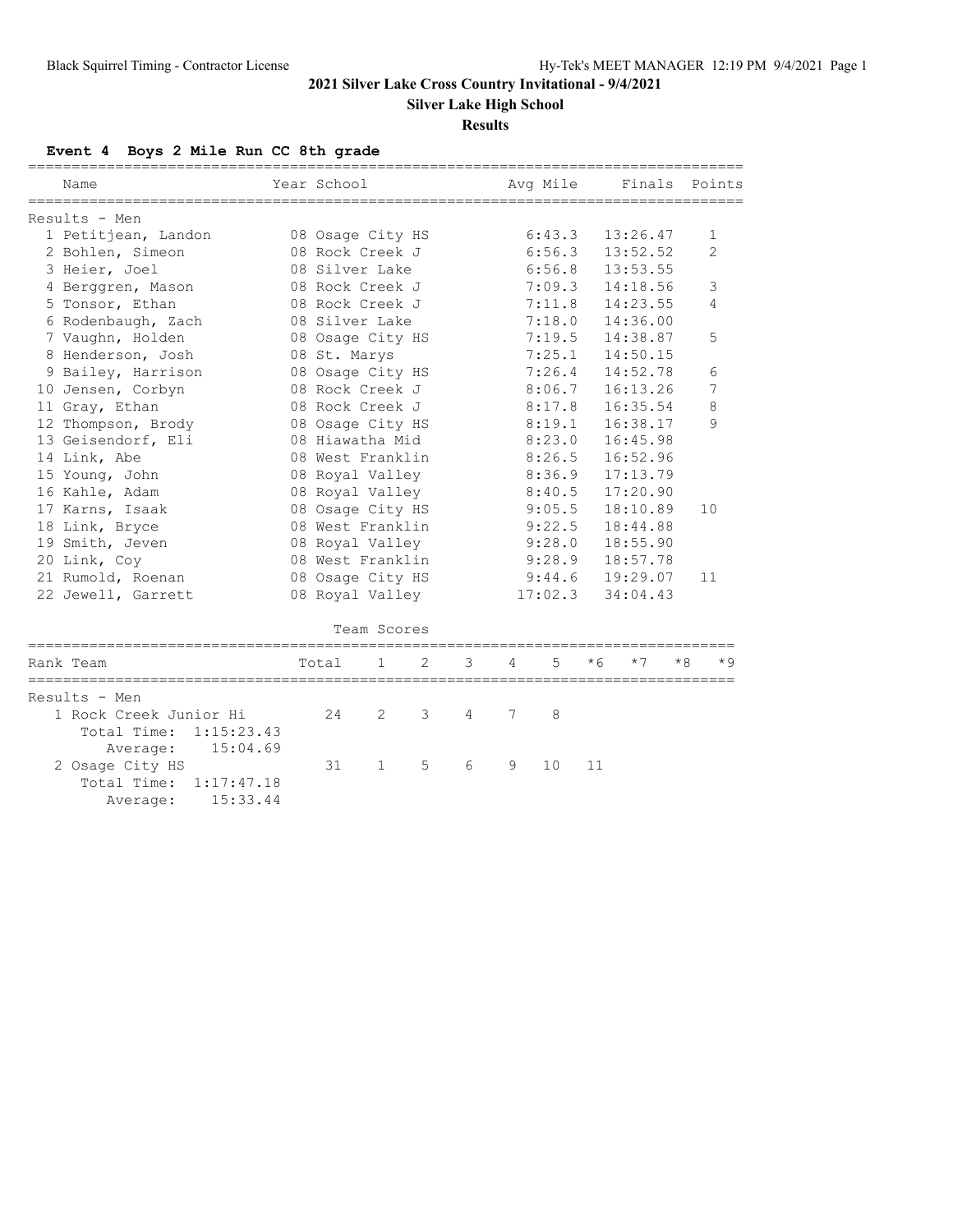**Silver Lake High School**

#### **Results**

# **Event 5 Girls 5k Run CC Varsity**

| Year School<br>Avg Mile<br>Finals Points<br>Name<br>Results - Women<br>10 Rock Creek<br>6:45.6<br>20:59.90<br>1 Nippert, Kyra<br>6:45.6<br>20:59.99<br>2 Wurtz, Payton<br>09 Wabaunsee<br>6:54.5<br>3 Bailey, Emma<br>11 West Franklin<br>21:27.57<br>09 Silver Lake<br>4 Gerber, Tessa<br>7:06.5<br>22:05.01<br>12 West Franklin<br>5 Judd, Lily<br>7:22.3<br>22:53.98<br>7:22.5<br>6 Stuhlsatz, Rebekah<br>11 Wabaunsee<br>22:54.77<br>7 Cameron, Katie<br>10 West Franklin<br>7:22.8<br>22:55.70<br>10 West Franklin<br>7:22.9<br>22:55.85<br>8 Crabtree, Hope<br>11 Royal Valley<br>7:38.9<br>23:45.60<br>9 Hittle, Cheyenne<br>11 Hiawatha HS<br>7:45.4<br>24:05.83<br>10 Hageman, MJ<br>10<br>11 Walter, Mackenzie<br>09 West Franklin<br>7:48.9<br>24:16.72<br>12 Smith, Gracy<br>10 Osage City HS<br>7:52.2<br>24:26.94<br>11 |            |
|---------------------------------------------------------------------------------------------------------------------------------------------------------------------------------------------------------------------------------------------------------------------------------------------------------------------------------------------------------------------------------------------------------------------------------------------------------------------------------------------------------------------------------------------------------------------------------------------------------------------------------------------------------------------------------------------------------------------------------------------------------------------------------------------------------------------------------------|------------|
|                                                                                                                                                                                                                                                                                                                                                                                                                                                                                                                                                                                                                                                                                                                                                                                                                                       |            |
|                                                                                                                                                                                                                                                                                                                                                                                                                                                                                                                                                                                                                                                                                                                                                                                                                                       |            |
|                                                                                                                                                                                                                                                                                                                                                                                                                                                                                                                                                                                                                                                                                                                                                                                                                                       | 1          |
|                                                                                                                                                                                                                                                                                                                                                                                                                                                                                                                                                                                                                                                                                                                                                                                                                                       | 2          |
|                                                                                                                                                                                                                                                                                                                                                                                                                                                                                                                                                                                                                                                                                                                                                                                                                                       | 3          |
|                                                                                                                                                                                                                                                                                                                                                                                                                                                                                                                                                                                                                                                                                                                                                                                                                                       |            |
|                                                                                                                                                                                                                                                                                                                                                                                                                                                                                                                                                                                                                                                                                                                                                                                                                                       |            |
|                                                                                                                                                                                                                                                                                                                                                                                                                                                                                                                                                                                                                                                                                                                                                                                                                                       | 4          |
|                                                                                                                                                                                                                                                                                                                                                                                                                                                                                                                                                                                                                                                                                                                                                                                                                                       | 5          |
|                                                                                                                                                                                                                                                                                                                                                                                                                                                                                                                                                                                                                                                                                                                                                                                                                                       | 6          |
|                                                                                                                                                                                                                                                                                                                                                                                                                                                                                                                                                                                                                                                                                                                                                                                                                                       | $\sqrt{ }$ |
|                                                                                                                                                                                                                                                                                                                                                                                                                                                                                                                                                                                                                                                                                                                                                                                                                                       | 8          |
|                                                                                                                                                                                                                                                                                                                                                                                                                                                                                                                                                                                                                                                                                                                                                                                                                                       | 9          |
|                                                                                                                                                                                                                                                                                                                                                                                                                                                                                                                                                                                                                                                                                                                                                                                                                                       |            |
|                                                                                                                                                                                                                                                                                                                                                                                                                                                                                                                                                                                                                                                                                                                                                                                                                                       |            |
| 12<br>13 Jones, Hannah<br>12 Osage City HS<br>8:00.2<br>24:51.73                                                                                                                                                                                                                                                                                                                                                                                                                                                                                                                                                                                                                                                                                                                                                                      |            |
| 13<br>14 Hittle, Dakota<br>09 Royal Valley<br>8:08.0<br>25:16.12                                                                                                                                                                                                                                                                                                                                                                                                                                                                                                                                                                                                                                                                                                                                                                      |            |
| 09 Osage City HS<br>14<br>15 Shoemaker, Sadie<br>8:08.6<br>25:18.00                                                                                                                                                                                                                                                                                                                                                                                                                                                                                                                                                                                                                                                                                                                                                                   |            |
| 15<br>16 Edie, Amarya<br>11 Hiawatha HS<br>8:10.4<br>25:23.46                                                                                                                                                                                                                                                                                                                                                                                                                                                                                                                                                                                                                                                                                                                                                                         |            |
| 16<br>17 Castillo, Sophia<br>10 Wabaunsee<br>8:15.1<br>25:37.99                                                                                                                                                                                                                                                                                                                                                                                                                                                                                                                                                                                                                                                                                                                                                                       |            |
| 18 Stelter, Rilee<br>8:16.8<br>25:43.41<br>10 St. Marys                                                                                                                                                                                                                                                                                                                                                                                                                                                                                                                                                                                                                                                                                                                                                                               |            |
| 10 Osage City HS<br>8:20.5<br>25:54.76<br>17<br>19 Sage, Ally                                                                                                                                                                                                                                                                                                                                                                                                                                                                                                                                                                                                                                                                                                                                                                         |            |
| 18<br>8:22.5<br>20 Donaldson, Jenna<br>11 Wabaunsee<br>26:01.18                                                                                                                                                                                                                                                                                                                                                                                                                                                                                                                                                                                                                                                                                                                                                                       |            |
| 19<br>8:23.3<br>26:03.63<br>21 Blacksmith, Keirria<br>12 Royal Valley                                                                                                                                                                                                                                                                                                                                                                                                                                                                                                                                                                                                                                                                                                                                                                 |            |
| 20<br>26:22.23<br>22 Smith, Amanda<br>10 Royal Valley<br>8:29.3                                                                                                                                                                                                                                                                                                                                                                                                                                                                                                                                                                                                                                                                                                                                                                       |            |
| 26:30.26<br>21<br>23 Boswell, Emma<br>10 Hiawatha HS<br>8:31.9                                                                                                                                                                                                                                                                                                                                                                                                                                                                                                                                                                                                                                                                                                                                                                        |            |
| 22<br>24 Stuhlsatz, Isabelle<br>26:31.22<br>09 Wabaunsee<br>8:32.2                                                                                                                                                                                                                                                                                                                                                                                                                                                                                                                                                                                                                                                                                                                                                                    |            |
| 23<br>25 Smith, Elayna<br>09 Royal Valley<br>8:35.0<br>26:39.81                                                                                                                                                                                                                                                                                                                                                                                                                                                                                                                                                                                                                                                                                                                                                                       |            |
| 24<br>26 Hamman, Savannah<br>12 Osage City HS<br>8:38.1<br>26:49.44                                                                                                                                                                                                                                                                                                                                                                                                                                                                                                                                                                                                                                                                                                                                                                   |            |
| 25<br>27:17.41<br>27 Greenwood, Kathryn<br>10 Rock Creek<br>8:47.1                                                                                                                                                                                                                                                                                                                                                                                                                                                                                                                                                                                                                                                                                                                                                                    |            |
| 26<br>28 Lindsay, Haylee<br>10 Rock Creek<br>8:54.1<br>27:39.24                                                                                                                                                                                                                                                                                                                                                                                                                                                                                                                                                                                                                                                                                                                                                                       |            |
| 27<br>29 Coughlin, Bridget<br>10 Rock Creek<br>9:03.8<br>28:09.40                                                                                                                                                                                                                                                                                                                                                                                                                                                                                                                                                                                                                                                                                                                                                                     |            |
| 28<br>30 Emmert, Cecelia<br>9:09.6<br>28:27.45<br>12 Wabaunsee                                                                                                                                                                                                                                                                                                                                                                                                                                                                                                                                                                                                                                                                                                                                                                        |            |
| 29<br>31 Maike, Kyndal<br>9:15.6<br>28:45.94<br>12 Wabaunsee                                                                                                                                                                                                                                                                                                                                                                                                                                                                                                                                                                                                                                                                                                                                                                          |            |
| 30<br>32 Smith, Catrina<br>12 Royal Valley<br>9:17.6<br>28:52.29                                                                                                                                                                                                                                                                                                                                                                                                                                                                                                                                                                                                                                                                                                                                                                      |            |
| 33 Little, Mila<br>12 Osage City HS<br>29:12.59<br>31<br>9:24.1                                                                                                                                                                                                                                                                                                                                                                                                                                                                                                                                                                                                                                                                                                                                                                       |            |
| 32<br>34 Shoemaker, Ellie<br>11 Osage City HS<br>9:33.7<br>29:42.22                                                                                                                                                                                                                                                                                                                                                                                                                                                                                                                                                                                                                                                                                                                                                                   |            |
| 33<br>09 Hiawatha HS<br>9:34.5<br>29:44.86<br>35 Winters, Kinsey                                                                                                                                                                                                                                                                                                                                                                                                                                                                                                                                                                                                                                                                                                                                                                      |            |
| 34<br>36 Price, Shanokwe<br>12 Royal Valley<br>9:48.4<br>30:28.05                                                                                                                                                                                                                                                                                                                                                                                                                                                                                                                                                                                                                                                                                                                                                                     |            |
| 35<br>37 Donato, Malaya<br>09 Hiawatha HS<br>10:25.7<br>32:23.89                                                                                                                                                                                                                                                                                                                                                                                                                                                                                                                                                                                                                                                                                                                                                                      |            |
| 11 Rock Creek<br>38 Fox, Kaleska<br>11:45.3<br>36:30.99<br>36                                                                                                                                                                                                                                                                                                                                                                                                                                                                                                                                                                                                                                                                                                                                                                         |            |
| Team Scores                                                                                                                                                                                                                                                                                                                                                                                                                                                                                                                                                                                                                                                                                                                                                                                                                           |            |
| $*8$<br>2<br>3<br>5<br>* 6<br>$*7$<br>Rank Team<br>Total<br>1<br>4                                                                                                                                                                                                                                                                                                                                                                                                                                                                                                                                                                                                                                                                                                                                                                    | * 9        |
|                                                                                                                                                                                                                                                                                                                                                                                                                                                                                                                                                                                                                                                                                                                                                                                                                                       |            |
| Results - Women                                                                                                                                                                                                                                                                                                                                                                                                                                                                                                                                                                                                                                                                                                                                                                                                                       |            |
| 1 West Franklin<br>30<br>3<br>10<br>4<br>6<br>7                                                                                                                                                                                                                                                                                                                                                                                                                                                                                                                                                                                                                                                                                                                                                                                       |            |
| Total Time:<br>1:54:29.82                                                                                                                                                                                                                                                                                                                                                                                                                                                                                                                                                                                                                                                                                                                                                                                                             |            |
| 22:53.97<br>Average:                                                                                                                                                                                                                                                                                                                                                                                                                                                                                                                                                                                                                                                                                                                                                                                                                  |            |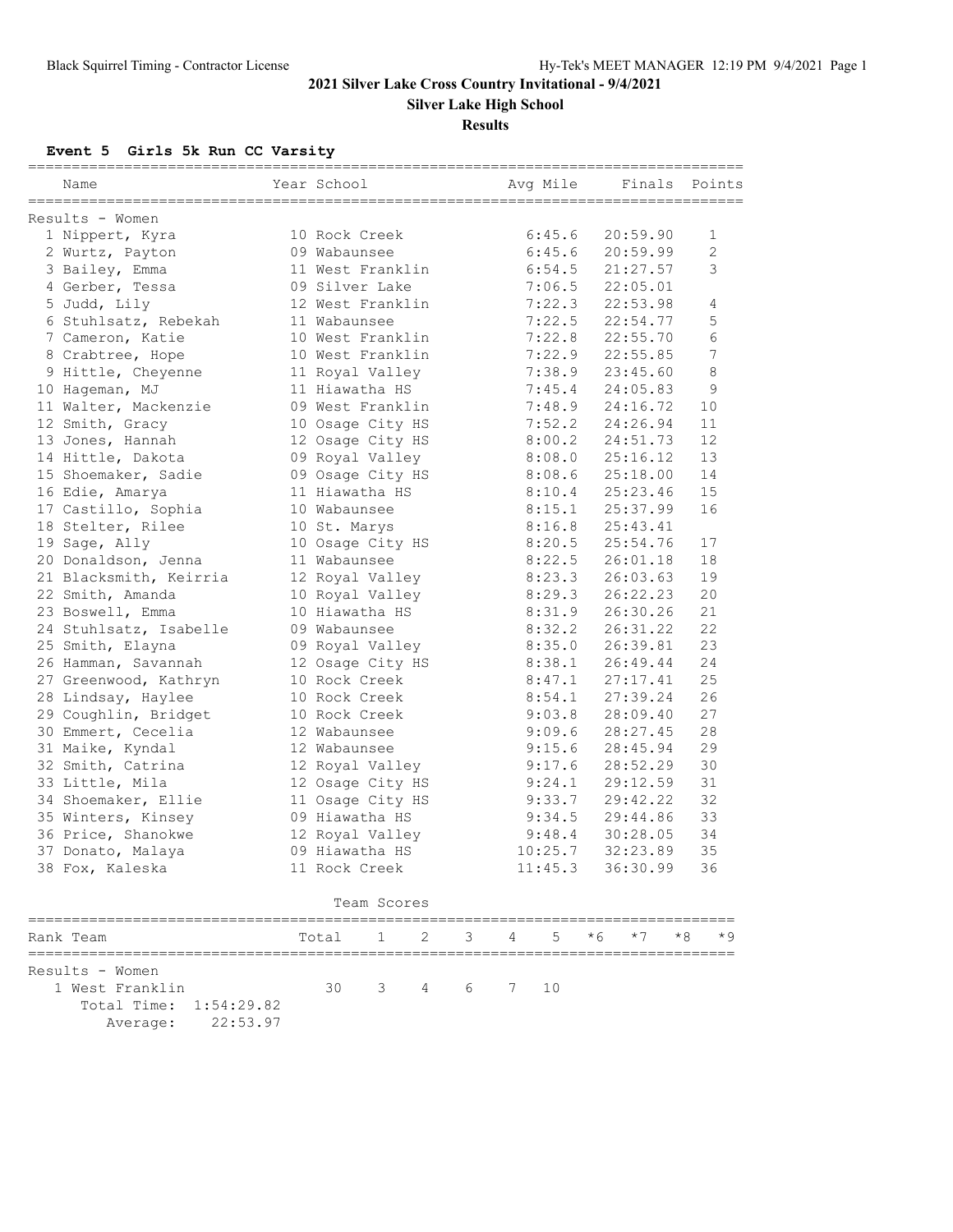**Silver Lake High School**

#### **Results**

| Event 5 Girls 5k Run CC Varsity |            |     |              |       |    |    |    |    |    |
|---------------------------------|------------|-----|--------------|-------|----|----|----|----|----|
| 2 Wabaunsee                     |            | 63  | 2            | $5 -$ | 16 | 18 | 22 | 28 | 29 |
| Total Time:                     | 2:02:05.15 |     |              |       |    |    |    |    |    |
| Average:                        | 24:25.03   |     |              |       |    |    |    |    |    |
| 3 Osage City HS                 |            | 78  | 11           | 12    | 14 | 17 | 24 | 31 | 32 |
| Total Time:                     | 2:07:20.87 |     |              |       |    |    |    |    |    |
| Average:                        | 25:28.18   |     |              |       |    |    |    |    |    |
| 4 Royal Valley                  |            | 83  | 8            | 13    | 19 | 20 | 23 | 30 | 34 |
| Total Time:                     | 2:08:07.39 |     |              |       |    |    |    |    |    |
| Average:                        | 25:37.48   |     |              |       |    |    |    |    |    |
| 5 Hiawatha HS                   |            | 113 | 9            | 15    | 21 | 33 | 35 |    |    |
| Total Time:                     | 2:18:08.30 |     |              |       |    |    |    |    |    |
| Average:                        | 27:37.66   |     |              |       |    |    |    |    |    |
| 6 Rock Creek                    |            | 115 | $\mathbf{1}$ | 25    | 26 | 27 | 36 |    |    |
| Total Time:                     | 2:20:36.94 |     |              |       |    |    |    |    |    |
| Average:                        | 28:07.39   |     |              |       |    |    |    |    |    |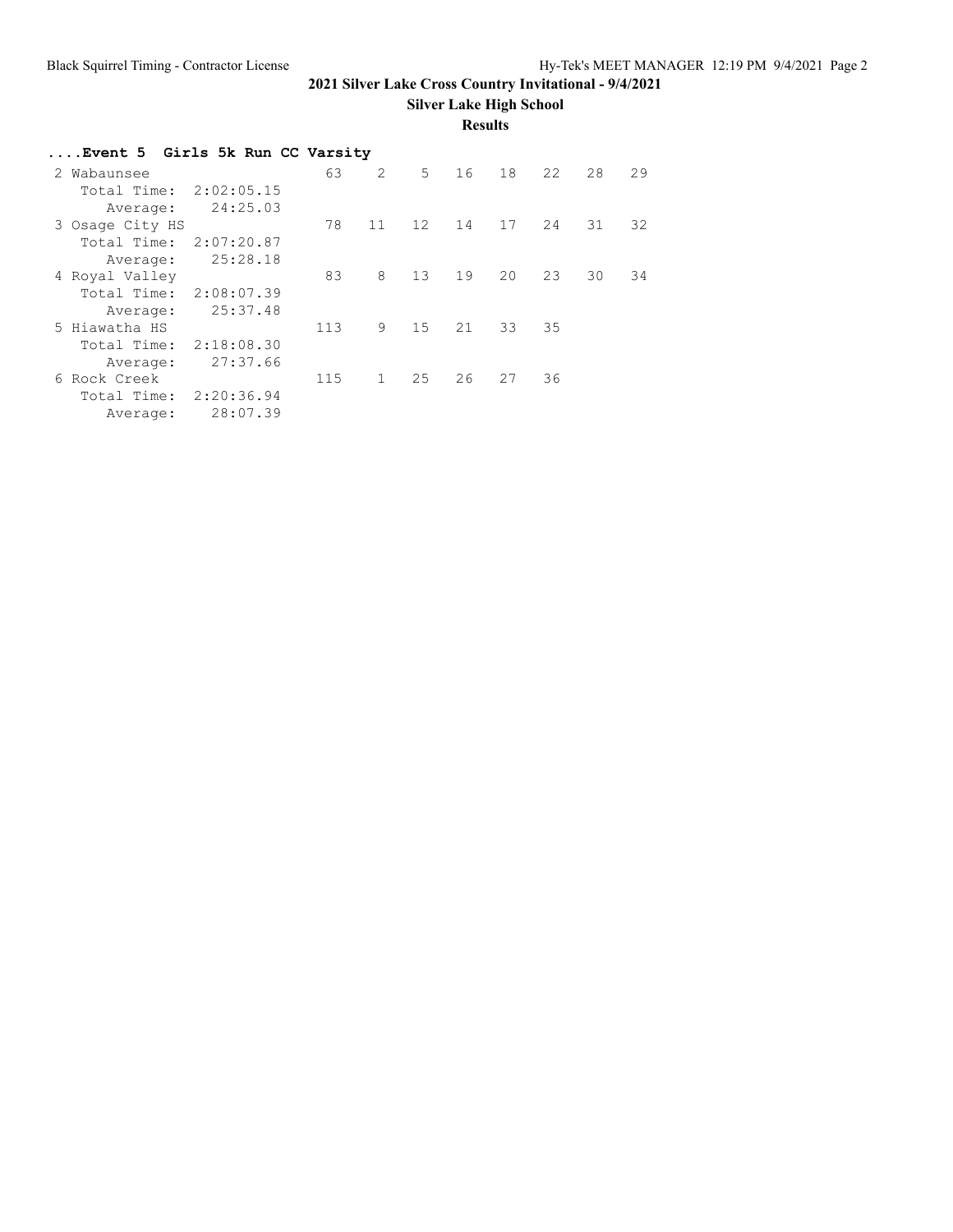**Silver Lake High School**

#### **Results**

**Event 6 Boys 5k Run CC Varsity**

| Name                                  | Year School                    | Avg Mile         | Finals   | Points       |
|---------------------------------------|--------------------------------|------------------|----------|--------------|
|                                       |                                |                  |          |              |
| Results - Men                         |                                |                  |          |              |
| 1 Bailey, Hunter                      | 09 West Franklin               | 5:48.1           | 18:01.50 | 1            |
| 2 Haner, Kyle                         | 11 West Franklin               | 5:49.7           | 18:06.41 | $\mathbf{2}$ |
| 3 Hopkins, Antonio                    | 12 Royal Valley                | 5:55.4           | 18:24.06 | 3            |
| 4 Smith, Josiah                       | 10 Osage City HS               | 6:07.5           | 19:01.65 | 4            |
| 5 TenEyck, Cameron                    | 12 Silver Lake                 | 6:08.7           | 19:05.28 | 5            |
| 6 Bachman, Camden                     | 11 Hiawatha HS                 | 6:10.1           | 19:09.86 | 6            |
| 7 Hassler, Lucas                      | 10 West Franklin               | 6:12.3           | 19:16.55 | $\sqrt{ }$   |
| 8 Brokaw, Mason                       | 11 Silver Lake                 | 6:12.5           | 19:17.27 | 8            |
| 9 Ogden, Calvin                       | 12 Royal Valley                | 6:13.0           | 19:18.58 | 9            |
| 10 McCartney, Felix                   | 10 Hiawatha HS                 | 6:14.7           | 19:23.88 | 10           |
| 11 Hassler, Nathan                    | 12 West Franklin               | 6:16.6           | 19:30.03 | 11           |
| 12 Nelson, Quinton                    | 11 Royal Valley                | 6:17.8           | 19:33.58 | 12           |
| 13 Keo, David                         | 11 Hiawatha HS                 | 6:18.0           | 19:34.38 | 13           |
| 14 Rose, Logan                        | 11 Hiawatha HS                 | 6:18.3           | 19:35.19 | 14           |
| 15 Coffman, Aemon                     | 09 Silver Lake                 | 6:18.6           | 19:35.99 | 15           |
| 16 Link, Kale                         | 12 West Franklin               | 6:20.4           | 19:41.67 | 16           |
| 17 Wilkinson, David                   | 10 Rock Creek                  | 6:24.2           | 19:53.40 | 17           |
| 18 Smith, Jaemon                      | 11 Royal Valley                | 6:25.4           | 19:57.18 | 18           |
| 19 Ferguson, Eli                      | 10 Silver Lake                 | 6:25.5           | 19:57.45 | 19           |
| 20 Caceres-Ramos, Martir              | 11 West Franklin               | 6:28.9           | 20:08.20 | 20           |
| 21 Punches, Brandon                   | 10 Osage City HS               | 6:30.9           | 20:14.26 | 21           |
| 22 Cheever, Brandon                   | 11 Rock Creek                  | 6:34.3           | 20:24.77 | 22           |
| 23 Wilson, Tug                        | 11 St. Marys                   | 6:34.3           | 20:24.84 | 23           |
| 24 Geisendorf, Aden                   | 10 Hiawatha HS                 | 6:35.2           | 20:27.81 | 24           |
| 25 Clark, Ian                         | 12 Rock Creek                  | 6:41.5           | 20:47.40 | 25           |
| 26 Biswell, Connor                    | 12 St. Marys                   | 6:45.1           | 20:58.50 | 26           |
| 27 Johnson, Jared                     | 09 Silver Lake                 | 6:47.4           | 21:05.50 | 27           |
| 28 Riley, Kyle                        | 10 Royal Valley                | 6:47.5           | 21:05.82 | 28           |
| 29 Buckman, Trent                     | 10 Rock Creek                  | 6:49.8           | 21:13.10 | 29           |
| 30 Coleman, Daniel                    | 11 Royal Valley                | 6:50.6           | 21:15.71 | 30           |
| 31 Hammer, Garrett                    | 11 Royal Valley                | 6:52.7           | 21:22.16 | 31           |
| 32 Lohmeyer, Noah                     | 10 Osage City HS               | 6:56.1           | 21:32.63 | 32           |
| 33 Orender, Luke                      | 09 Osage City HS               | 6:57.5           | 21:36.97 | 33           |
| 34 Boswell, Cameron                   | 09 Hiawatha HS                 | 6:57.8           | 21:37.83 | 34           |
| 35 Gruber, Justin                     | 10 Rock Creek                  | 6:58.4           | 21:39.68 | 35           |
| 36 DeLong, Layne                      | 11 St. Marys                   | 7:02.5           | 21:52.46 | 36           |
| 37 Murphy, Cole                       | 10 St. Marys                   | 7:07.2           | 22:07.15 | 37           |
| 38 Glotzbach, CJ                      | 12 Wabaunsee                   | 7:07.5           | 22:08.17 | 38           |
| 39 Milham, Josh                       | 11 Rock Creek                  | 7:15.1           | 22:31.60 | 39           |
| 40 Shoup, Eli                         | 12 Rock Creek                  | 7:17.6           | 22:39.35 | 40           |
| 41 Thonen, Camden                     | 11 Hiawatha HS                 | 7:18.4           | 22:42.05 | 41           |
|                                       | 09 Silver Lake                 |                  |          | 42           |
| 42 Rooks, Caleb                       |                                | 7:26.5<br>7:28.2 | 23:07.19 | 43           |
| 43 Toenjes, Alex<br>44 Rooks, William | 11 St. Marys<br>11 Silver Lake | 7:30.2           | 23:12.47 | 44           |
| 45 Moser, Shawn                       |                                |                  | 23:18.60 |              |
|                                       | 10 Wabaunsee                   | 7:32.3           | 23:25.23 | 45           |
| 46 Daley, Jacob                       | 12 Wabaunsee                   | 7:39.9           | 23:48.82 | 46           |
| 47 Jones, Robert                      | 09 Osage City HS               | 7:41.7           | 23:54.18 | 47           |
| 48 Parry, Rhett                       | 09 Wabaunsee                   | 7:48.0           | 24:13.90 | 48           |
| 49 Vanstory, Matthew                  | 10 Wabaunsee                   | 7:52.0           | 24:26.32 | 49           |
| 50 Herrington, Shane                  | 11 St. Marys                   | 8:04.2           | 25:04.28 | 50           |
| 51 Grutsch, AJ                        | 11 Wabaunsee                   | 8:05.0           | 25:06.58 | 51           |
| 52 DeLong, Aydin                      | 12 St. Marys                   | 8:11.7           | 25:27.39 | 52           |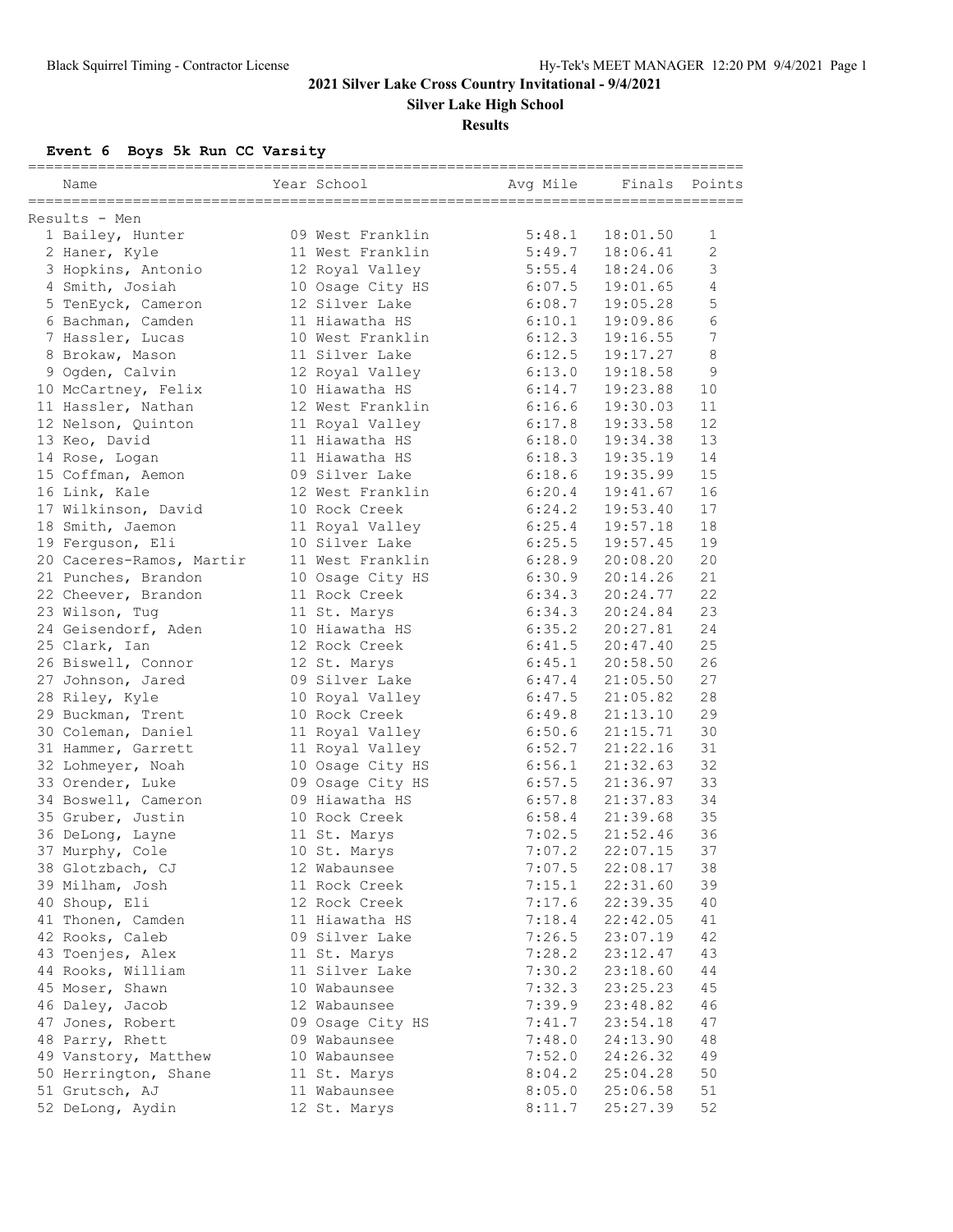**Silver Lake High School**

**Results**

| Event 6 Boys 5k Run CC Varsity<br>53 Perrin, Grady<br>54 Pitts, Cole |            | 09 Wabaunsee<br>10 Osage City HS |                |    |        |    | $8:19.8$ $25:52.61$<br>8:26.6 |      | 26:13.84 |      | 53<br>54 |
|----------------------------------------------------------------------|------------|----------------------------------|----------------|----|--------|----|-------------------------------|------|----------|------|----------|
|                                                                      |            |                                  | Team Scores    |    |        |    |                               |      |          |      |          |
| Rank Team                                                            |            | Total                            | 1              | 2  | 3      | 4  | 5.                            | $*6$ | $*7$     | $*8$ |          |
| Results - Men                                                        |            |                                  |                |    |        |    |                               |      |          |      |          |
| 1 West Franklin                                                      |            | 37                               | $\mathbf{1}$   | 2  | 7      | 11 | 16                            | 20   |          |      |          |
| Total Time: 1:34:36.16                                               |            |                                  |                |    |        |    |                               |      |          |      |          |
| Average:                                                             | 18:55.24   |                                  |                |    |        |    |                               |      |          |      |          |
| 2 Hiawatha HS                                                        |            | 67                               | 6              | 10 | $13 -$ | 14 | 24                            | 34   | 41       |      |          |
| Total Time:                                                          | 1:38:11.12 |                                  |                |    |        |    |                               |      |          |      |          |
| Average:                                                             | 19:38.23   |                                  |                |    |        |    |                               |      |          |      |          |
| 3 Royal Valley                                                       |            | 70                               | 3              | 9  | 12     | 18 | 28                            | 30   | 31       |      |          |
| Total Time: 1:38:19.22                                               |            |                                  |                |    |        |    |                               |      |          |      |          |
| Average:                                                             | 19:39.85   |                                  |                |    |        |    |                               |      |          |      |          |
| 4 Silver Lake                                                        |            | 74                               | 5              | 8  | 15     | 19 | 27                            | 42   | 44       |      |          |
| Total Time: 1:39:01.49                                               |            |                                  |                |    |        |    |                               |      |          |      |          |
| Average:                                                             | 19:48.30   |                                  |                |    |        |    |                               |      |          |      |          |
| 5 Rock Creek                                                         |            | 128                              | 17             | 22 | 25     | 29 | 35                            | 39   | 40       |      |          |
| Total Time:                                                          | 1:43:58.35 |                                  |                |    |        |    |                               |      |          |      |          |
| Average:                                                             | 20:47.67   |                                  |                |    |        |    |                               |      |          |      |          |
| 6 Osage City HS                                                      |            | 137                              | $\overline{4}$ | 21 | 32     | 33 | 47                            | 54   |          |      |          |
| Total Time: 1:46:19.69                                               |            |                                  |                |    |        |    |                               |      |          |      |          |
| Average:                                                             | 21:15.94   |                                  |                |    |        |    |                               |      |          |      |          |
| 7 St. Marys                                                          |            | 165                              | 23             | 26 | 36     | 37 | 43                            | 50   | 52       |      |          |
| Total Time: 1:48:35.42                                               |            |                                  |                |    |        |    |                               |      |          |      |          |
| Average:                                                             | 21:43.09   |                                  |                |    |        |    |                               |      |          |      |          |
| 8 Wabaunsee                                                          |            | 226                              | 38             | 45 | 46     | 48 | 49                            | 51   | 53       |      |          |
| Total Time:                                                          | 1:58:02.44 |                                  |                |    |        |    |                               |      |          |      |          |
| Average:                                                             | 23:36.49   |                                  |                |    |        |    |                               |      |          |      |          |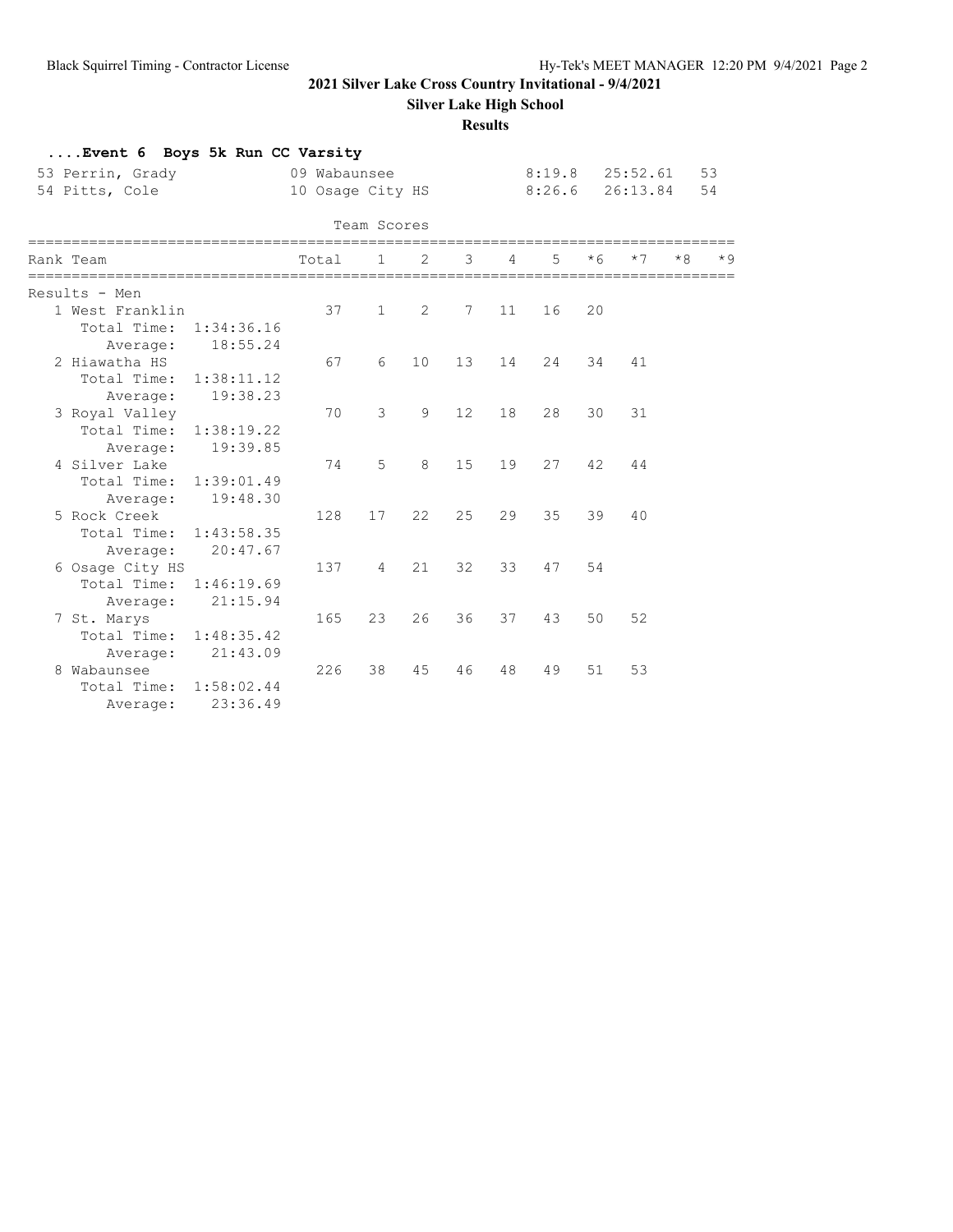**Silver Lake High School**

#### **Results**

# **Event 7 Girls 5k Run CC Junior Varsity**

| Name                 | Year School      | Avg Mile | Finals Points |  |
|----------------------|------------------|----------|---------------|--|
|                      |                  |          |               |  |
| Results - Women      |                  |          |               |  |
| 1 Graybeal, Jennifer | 09 Osage City HS | 8:55.6   | 27:43.82      |  |
| 2 Kitselman, Jorjia  | 10 Osage City HS | 9:42.2   | 30:08.75      |  |
| 3 Dayhoff, Kiersten  | 09 Osage City HS | 10:04.4  | 31:17.60      |  |
| 4 Alderman, Emma     | 12 Wabaunsee     | 10:37.1  | 32:59.19      |  |
| 5 Ruch, Lexys        | 09 Hiawatha HS   | 10:44.8  | 33:23.08      |  |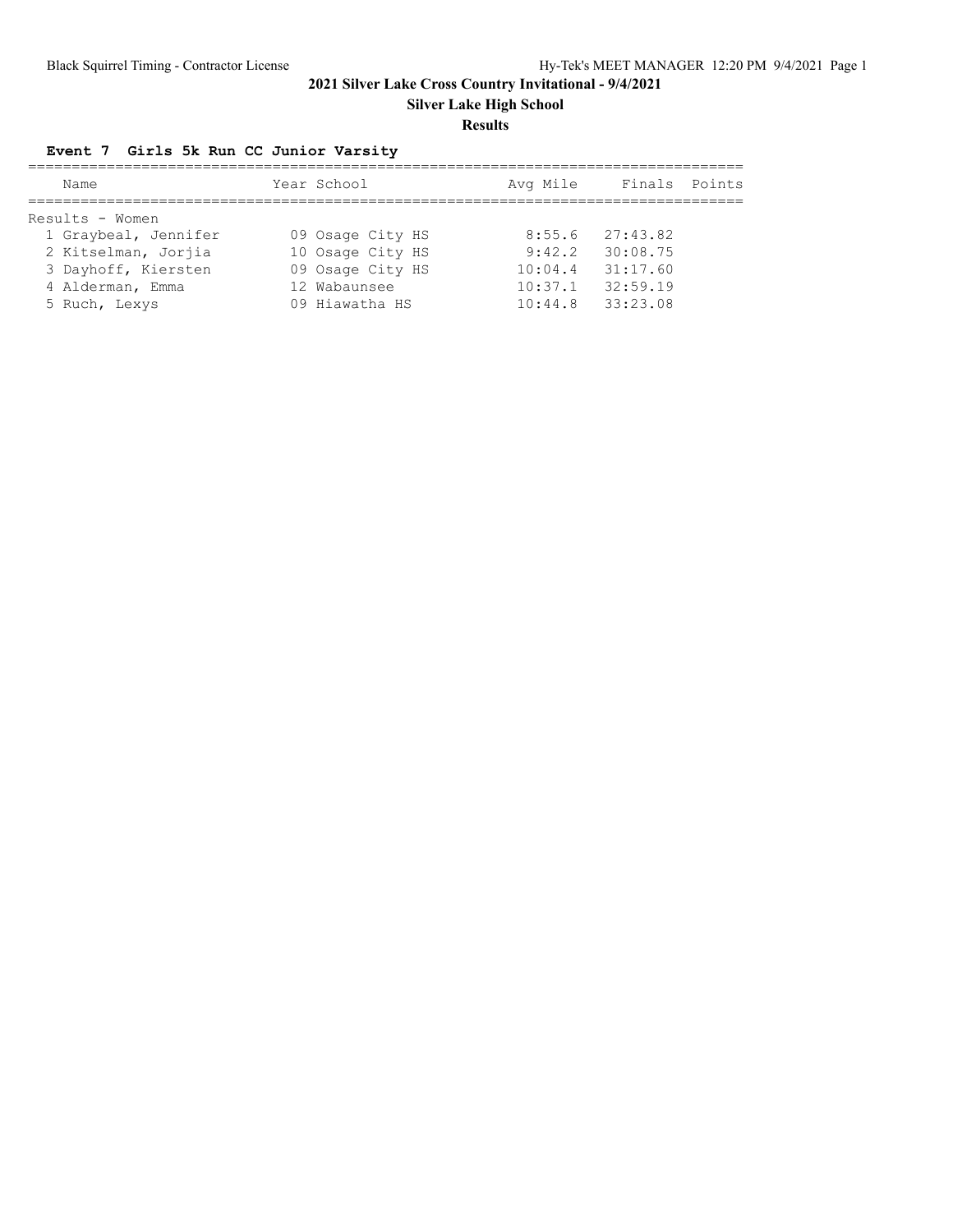**Silver Lake High School**

#### **Results**

**Event 8 Boys 5k Run CC Junior Varsity**

| Name                    | Year School      | Avq Mile | ===============<br>Finals | Points         |
|-------------------------|------------------|----------|---------------------------|----------------|
| Results - Men           |                  |          |                           |                |
| 1 Hodge, Jordan         | 10 Hiawatha HS   | 6:52.0   | 21:19.92                  | 1              |
| 2 Henry, Ethan          | 10 Hiawatha HS   | 7:22.1   | 22:53.55                  | $\overline{2}$ |
| 3 Heideman, Wyatt       | 09 Rock Creek    | 7:22.3   | 22:54.15                  | 3              |
| 4 Joslin, Gabe          | 09 Hiawatha HS   | 7:26.2   | 23:06.19                  | 4              |
| 5 Coulter, Walker       | 10 Royal Valley  | 7:35.7   | 23:35.78                  | 5              |
| 6 Shoup, Gavin          | 12 Rock Creek    | 7:46.3   | 24:08.56                  | 6              |
| 7 Scheirling, Daniel    | 09 Rock Creek    | 7:50.1   | 24:20.37                  | 7              |
| 8 Steeves, Jacob        | 11 Rock Creek    | 7:51.4   | 24:24.33                  | 8              |
| 9 King, Noah            | 12 West Franklin | 7:51.7   | 24:25.49                  |                |
| 10 DeLong, Coleton      | 09 St. Marys     | 7:51.9   | 24:25.96                  |                |
| 11 Lundin-Burger, Buddy | 10 Royal Valley  | 7:52.1   | 24:26.68                  | 9              |
| 12 Moser, Jordan        | 11 Hiawatha HS   | 7:53.5   | 24:31.10                  | 10             |
| 13 Knudsen, Kacer       | 10 Hiawatha HS   | 7:57.6   | 24:43.83                  | 11             |
| 14 Campidilli, Cooper   | 09 Silver Lake   | 8:05.5   | 25:08.12                  | 12             |
| 15 Kraemer, Alex        | 09 Rock Creek    | 8:07.1   | 25:13.22                  | 13             |
| 16 Blubaugh, Jaxon      | 10 Silver Lake   | 8:07.4   | 25:14.16                  | 14             |
| 17 Frey, Jackson        | 10 Wabaunsee     | 8:09.8   | 25:21.49                  |                |
| 18 Hamilton, Keegan     | 09 Silver Lake   | 8:26.4   | 26:13.08                  | 15             |
| 19 Keenan, Benedict     | 09 St. Marys     | 8:27.2   | 26:15.78                  |                |
| 20 Tinajero, Ruben      | 12 Royal Valley  | 8:35.9   | 26:42.71                  | 16             |
| 21 Beam, Colter         | 10 Silver Lake   | 8:36.1   | 26:43.29                  | 17             |
| 22 Smith, Gaige         | 12 Wabaunsee     | 8:45.9   | 27:13.75                  |                |
| 23 Lowery, Warren       | 10 Osage City HS | 8:47.3   | 27:18.04                  |                |
| 24 Ditmer, Ryan         | 09 Silver Lake   | 8:56.0   | 27:45.08                  | 18             |
| 25 Criqui, James        | 09 Royal Valley  | 9:07.2   | 28:20.03                  | 19             |
| 26 Hale, Terrell        | 10 Hiawatha HS   | 9:07.2   | 28:20.08                  | 20             |
| 27 Hale, Deedz          | 09 Hiawatha HS   | 9:19.2   | 28:57.22                  | 21             |
| 28 Carlson, Justin      | 12 Wabaunsee     | 9:31.4   | 29:35.23                  |                |
| 29 Burnworth, Gideon    | 10 Royal Valley  | 9:32.7   | 29:39.04                  | 22             |
| 30 Potter, Robert       | 11 Wabaunsee     | 9:42.1   | 30:08.46                  |                |
| 31 Sage, Jackson        | 12 Osage City HS | 9:50.3   | 30:33.79                  |                |
| 32 Gormley, Colten      | 09 Hiawatha HS   | 10:39.9  | 33:07.97                  |                |
| 33 King, Gideon         | 09 West Franklin | 11:45.8  | 36:32.67                  |                |
| 34 Wende, Brett         | 12 Royal Valley  | 12:37.8  | 39:14.26                  | 23             |
|                         | Team Scores      |          |                           |                |

| Rank Team                               |                   | Total 1 2 3 4 5 $*6$ $*7$ |                      |  |  | $*8$ | $*9$ |
|-----------------------------------------|-------------------|---------------------------|----------------------|--|--|------|------|
| Results - Men                           |                   |                           |                      |  |  |      |      |
| 1 Hiawatha HS<br>Total Time: 1:56:34.59 |                   |                           | 28 1 2 4 10 11 20 21 |  |  |      |      |
| 2 Rock Creek                            | Average: 23:18.92 |                           | 37 3 6 7 8 13        |  |  |      |      |
| Total Time: $2:01:00.63$                | Average: 24:12.13 |                           |                      |  |  |      |      |